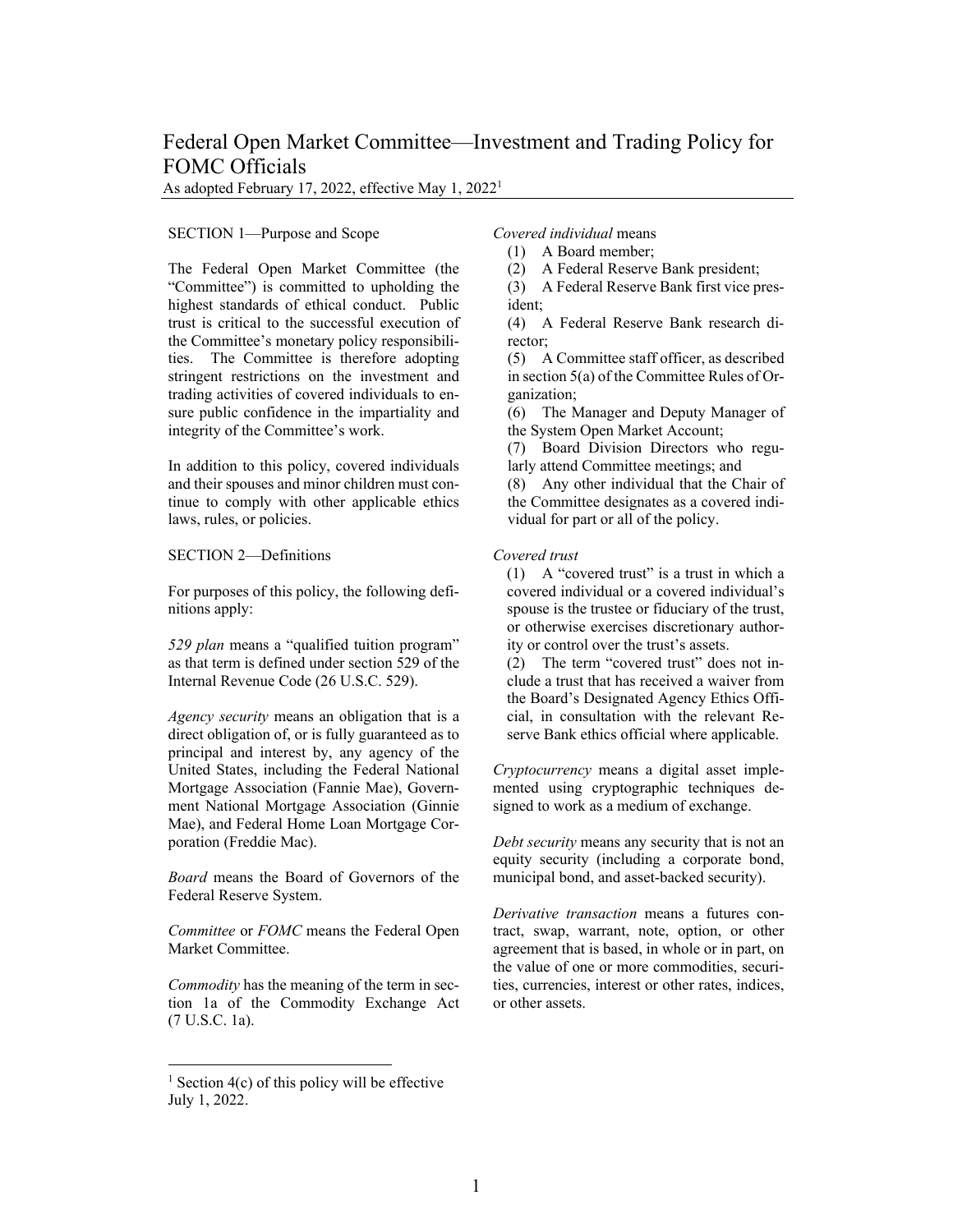*Federal Reserve Bank* or *Reserve Bank* means one of the District Banks authorized by the Federal Reserve Act, 12 U.S.C. 222, including any branch of any such bank.

*Foreign currency* means the coin and paper money of any country other than the United States that is designated as legal tender and that circulates and is customarily used and accepted as a medium of exchange in the country of issuance. Foreign currency also includes a bank account denominated in a foreign currency.

*Health savings account* has the meaning of the term in section 223 of the Internal Revenue Code (26 U.S.C. 223).

*Qualifying automatic trade* means a trade that happens on a periodic, pre-determined basis in connection with a transaction that is permissible under this policy. Examples of qualifying automatic trades include but are not limited to (i) an automatic dividend reinvestment plan; and (ii) periodic automatic contributions to, or automatic rebalancing within, a 529 plan,  $401(k)$  or  $403(b)$  plan, defined benefit or defined contribution retirement plans, or mutual funds.

*Sector fund* means a fund that has a stated policy of concentrating its investments in an industry, business, single country other than the United States, or bonds of a single State within the United States.

*Security* means stocks, bonds, debentures, notes, or other similar obligations.

*Short sale* has the meaning of the term in 17 CFR 242.200(a).

*Treasury bonds and notes* means bonds or notes with a maturity of more than one year issued by the U.S. Treasury pursuant to 31 U.S.C. chapter 31. Treasury bonds and notes do not include U.S. savings bonds or Treasury bills with maturities of one year or less.

SECTION 3—Investment Restrictions

#### (a) *Prohibitions*.

(1) A covered individual, a covered individual's spouse, and a covered individual's minor children must not own or control, directly or through an investment fund having a stated policy of concentrating in such assets—

- (i) Treasury bonds and notes;
- (ii) Agency securities;
- (iii) Cryptocurrencies;
- (iv) Commodities; or
- (v) Foreign currencies.

(2) A covered individual, a covered individual's spouse, and a covered individual's minor children must not own or control individual debt securities.

(3) A covered individual, a covered individual's spouse, and a covered individual's minor children must not be a counterparty to a derivative transaction.

(4) A covered individual, a covered individual's spouse, and a covered individual's minor children must not engage in short sales or purchase or carry a security on margin.

(b) *Covered trusts*. The prohibitions and requirements in this section apply to covered trusts in the same manner as covered individuals.

(c) *Exceptions*. The prohibitions in this section do not apply to—

(1) Shares of a money market mutual fund concentrating in U.S. government securities;

(2) Equity securities and equity options of a covered individual's spouse that are acquired or held in connection with the spouse's employment;

(3) Assets held in—

(i) A defined benefit retirement plan; or (ii) A defined contribution retirement plan established by the federal govern-

ment;

(4) Commodities that are owned for noninvestment purposes; and

(5) Foreign currencies that are owned for noninvestment purposes.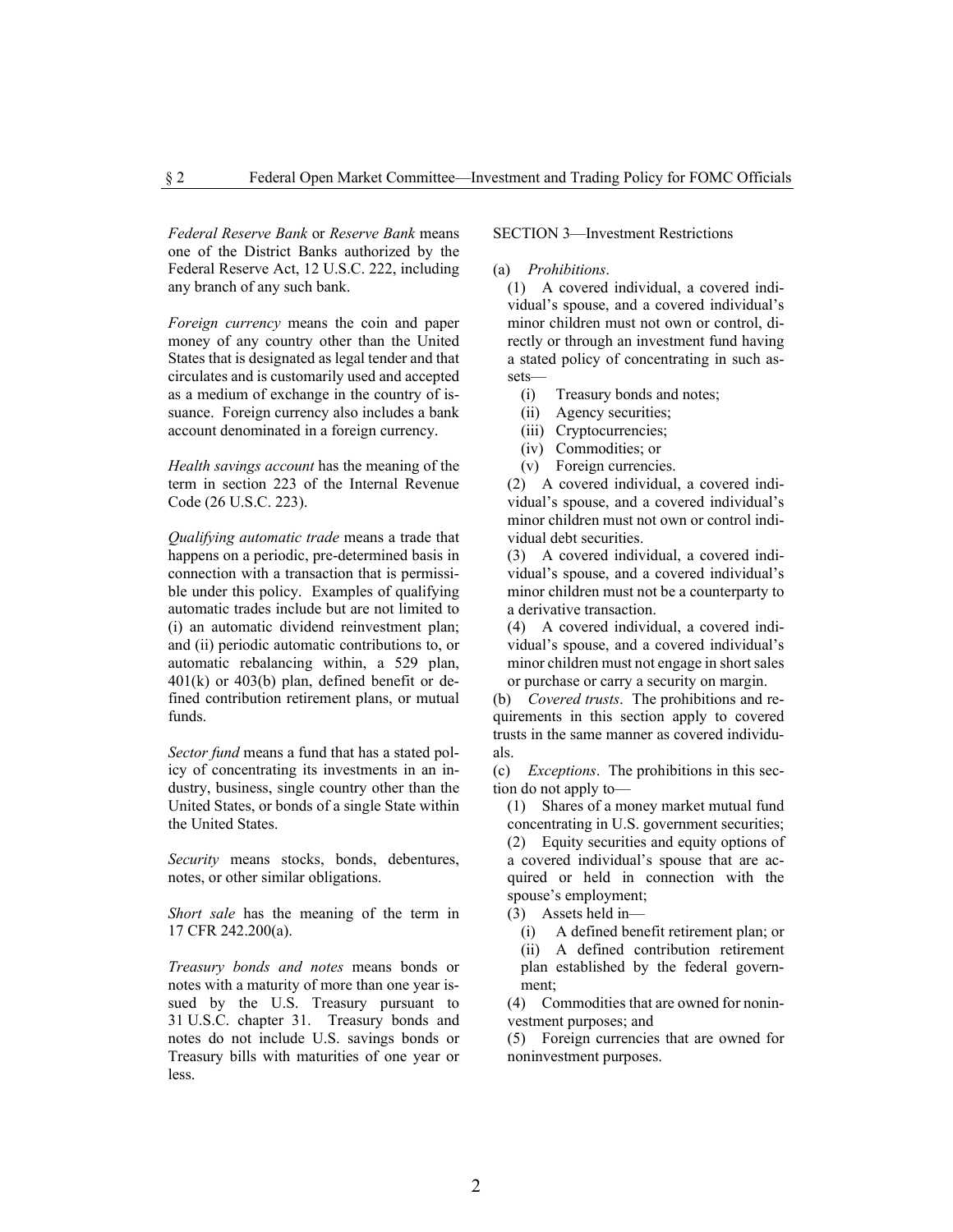(d) *Divestitures*.

(1) *Initial transition period for existing investments*. Covered individuals (and their spouses and minor children) who own or control investments on the effective date of this policy that are prohibited under this section must dispose of such investments within 12 months of the effective date.

(2) *Ongoing divestiture periods*.

(i) Covered individuals (and their spouses and minor children) who acquire ownership or control of investments that are prohibited under this section through inheritance, gift, merger, acquisition, or other change in corporate structure, or otherwise without specific intent to acquire the investment after the effective date of this policy must dispose of such investments within 6 months of acquisition.

(ii) Individuals who become covered individuals after the effective date of this policy must dispose of all investments that are prohibited under this section, including impermissible investments of their spouse or minor children, no later than 6 months after the date they become covered individuals.

(3) Paragraphs  $(d)(1)$  and  $(2)$  do not supersede other ethics laws, rules, or policies that may require a covered individual, a covered individual's spouse, or a covered individual's minor children to dispose of certain investments immediately or under time periods shorter than those described above.

(e) *Waivers*.

(1) The Board's Designated Agency Ethics Official, in consultation with the applicable Reserve Bank ethics officer, may grant a written waiver permitting a covered individual, a covered individual's spouse, or a covered individual's minor child to own or control an investment prohibited under this section if—

(i) Unusual and exigent circumstances exist; and

(ii) The covered individual makes a prompt and complete written disclosure of the investment to the Board's Designated Agency Ethics Official and, if the covered

individual is a Reserve Bank employee, the applicable Reserve Bank ethics officer. (2) The Board's Designated Agency Ethics Official may grant a written waiver exempting categories of assets or transactions from part or all of the requirements in this section if such waiver would be consistent with the purpose of this policy.

#### SECTION 4—Trading Restrictions

(a) *Prohibition on purchases of individual equity securities and sector funds.* A covered individual, a covered individual's spouse, and a covered individual's minor children must not purchase individual equity securities or interests in a sector fund.

(b) *Minimum holding period*.

(1) A covered individual, a covered individual's spouse, and a covered individual's minor children must not sell any security for one year after the date on which the security was purchased.

(2) A covered individual, a covered individual's spouse, and a covered individual's minor children must hold all investments in Treasury bills to maturity.

(3) The holding period requirement in paragraphs  $(b)(1)$  and  $(2)$  does not apply to sales of securities that are impermissible investments under this policy or other applicable ethics laws, rules, or policies.

(c) *Procedures for execution of trades.*

(1) *Advance notice.*

(i) A covered individual must provide a minimum of 45-days' non-retractable advance notice to the Board's Designated Agency Ethics Official before the covered individual, the covered individual's spouse, or the covered individual's minor child purchases or sells a security. The advance notice must identify the security that will be sold or purchased, the amount or value of the security that will be traded, and a trade date window of no more than 7 calendar days for the transaction.

(ii) Covered individuals who are employed by a Federal Reserve Bank also must provide 45-days' advance notice, as

3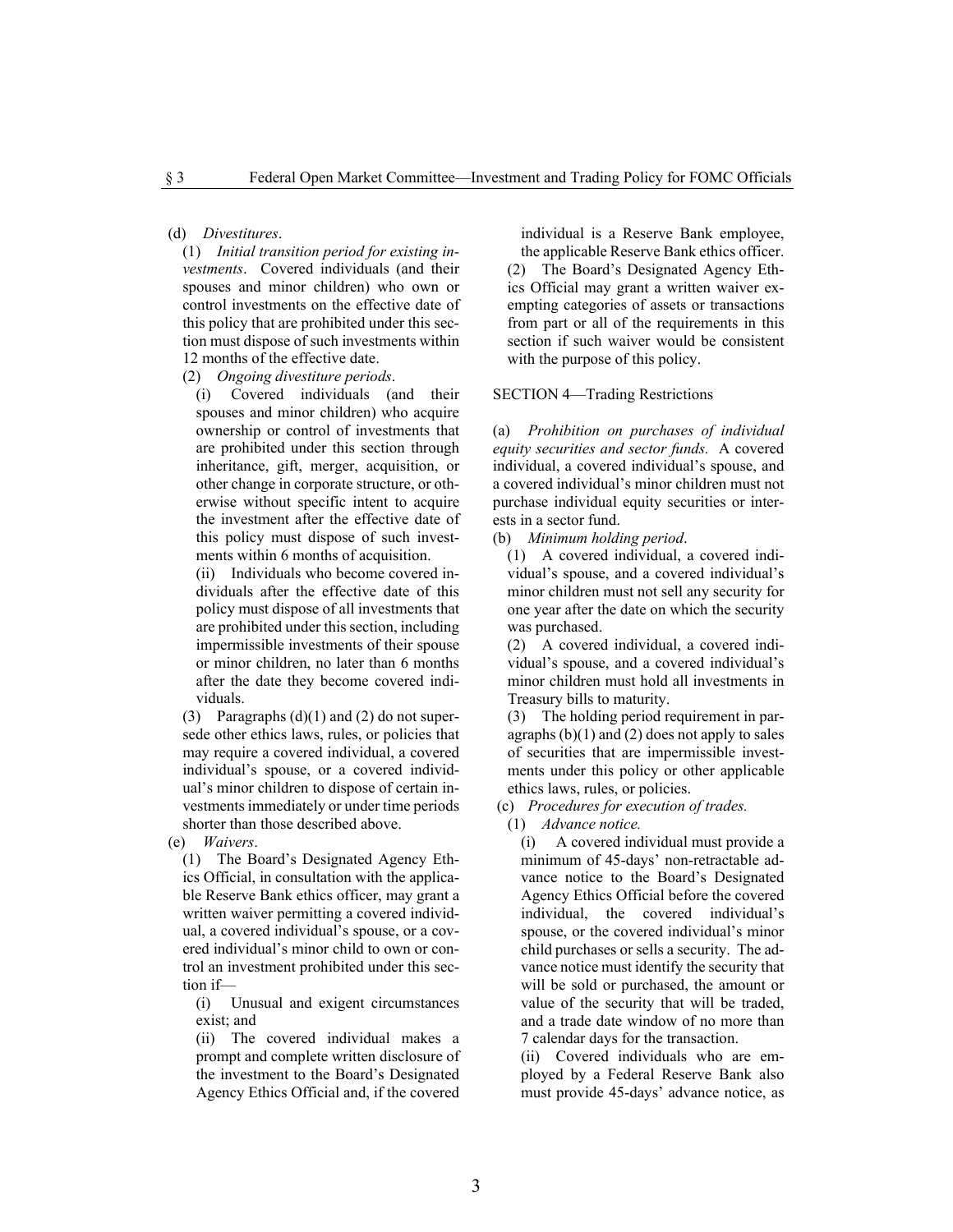described in paragraph  $(c)(1)(i)$ , to their Reserve Bank ethics officer.

(iii) In all cases, when complying with this paragraph  $(c)(1)$ , covered individuals must not—

(A) Specify a trade date window that occurs during the trading blackout periods in sections 4(d) and (e); and

(B) Submit an advance notice during the trading blackout periods in section 4(d) and (e).

(2) *Pre-clearance.*

(i) After receiving a notice as described in paragraph (c)(1), the Board's Designated Agency Ethics Official and, where applicable, Reserve Bank ethics officer will review the proposed trade for compliance with this policy and other applicable ethics laws, rules, and policies.

(ii) A covered individual, a covered individual's spouse, and a covered individual's minor children are prohibited from executing a purchase or sale of a security unless the Board's Designated Agency Ethics Official and, where applicable, Reserve Bank ethics officer has cleared the proposed trade.

(iii) A covered individual, a covered individual's spouse, and a covered individual's minor children must execute an approved trade during the trade date window provided in the advance notice.

(3) *Exception for certain divestitures to ensure ethics compliance.* The requirements of paragraphs  $(c)(1)$  and  $(2)$  apply to sales of securities that are necessary to bring a covered individual, a covered individual's spouse, or a covered individual's minor children into compliance with this policy but do not apply to sales of securities that are necessary for compliance with other ethics laws, rules, or policies.

(d) *Trading blackout during financial market stress periods.*

(1) During financial market stress periods, a covered individual, a covered individual's spouse, and a covered individual's minor children must not purchase or sell any security, unless the trade was cleared pursuant to section 4(c) prior to the beginning of the financial market stress period.

(2) The general counsel of the Board, in consultation with the Board Chair, will determine the beginning and end dates of any financial market stress period and will promptly communicate such beginning and end dates to covered individuals and Reserve Bank ethics officers.

(e) *Trading blackout around FOMC meetings*. Covered individuals must comply with the trading blackout described in Attachment 4 to the Program for Security of FOMC Information.

(f) *Covered trusts.* The prohibitions and requirements in this section apply to covered trusts in the same manner as covered individuals.

(g) *Retirement plans*. The prohibitions and requirements in section 4(a) through 4(d) do not apply to trades that covered individuals (and their spouses and minor children) make in connection with their participation in—

(1) A defined benefit retirement plan; or

- (2) A defined contribution retirement plan established by the federal government.
- (h) *Exempted trades*.

(1) The prohibition in section 4(a) does not apply to transactions involving—

(i) Equity securities and equity options of a covered individual's spouse that are acquired or held in connection with the spouse's employment; and

(ii) Equity securities issued by small businesses, including small family farms.

(2) The requirements in section 4(b) through (d) do not apply to transactions involving—

(i) Shares of a money market mutual fund;

(ii) Qualifying automatic trades; and<br>(iii) Untaxed distributions fi

(iii) Untaxed distributions from 529 plans, health savings accounts, or other similar accounts.

(i) *Waivers*.

(1) The Board's Designated Agency Ethics Official, in consultation with the applicable Reserve Bank ethics officer, may grant a